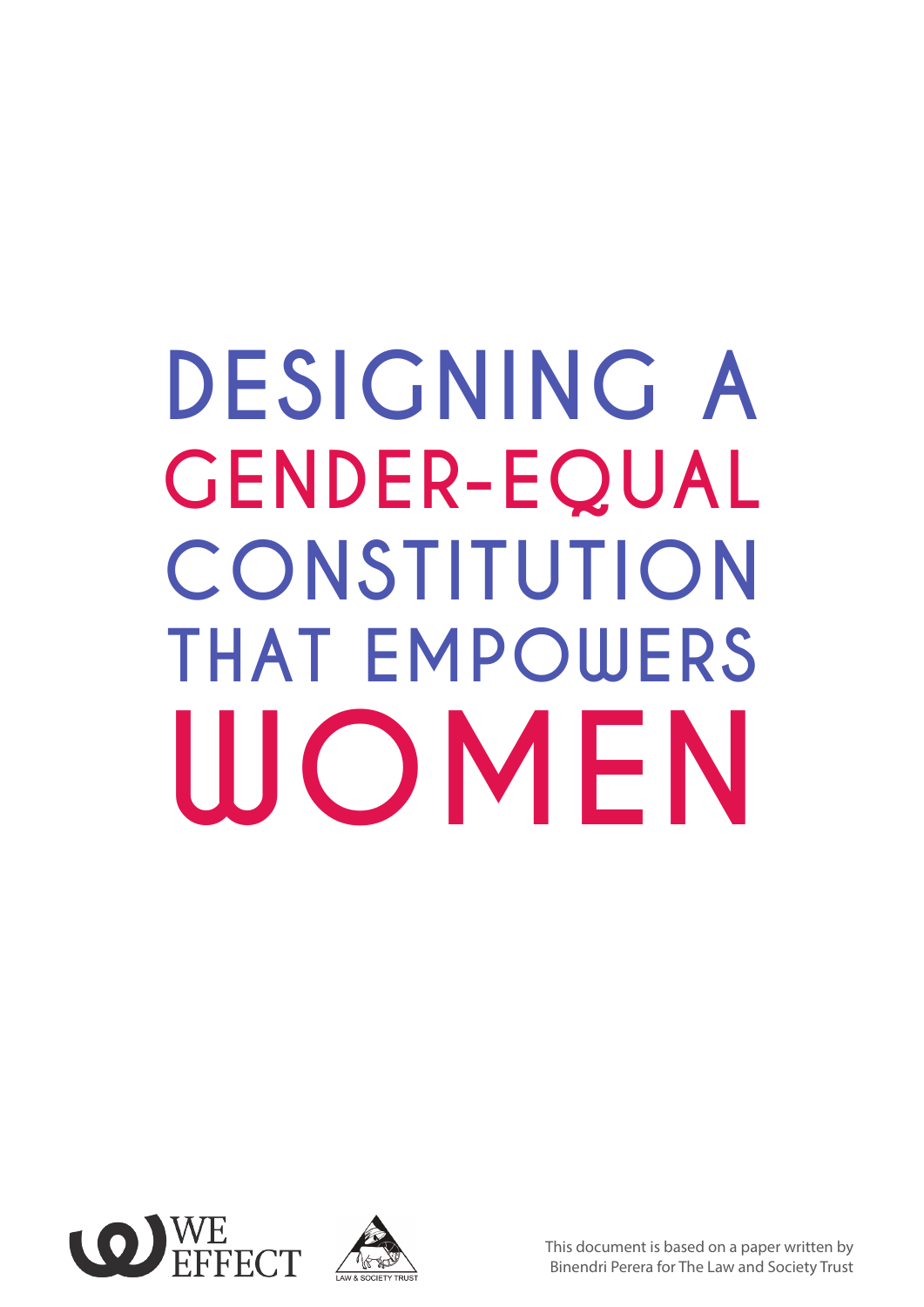

The Public Representations Commission reached out to Civil Society Organizations, interest groups, and individuals to hear their concerns and it engaged with the people on the elements they would like to see in the constitution. The report highlights 4 broad recommendations that promote women's rights and contributes to their empowerment.

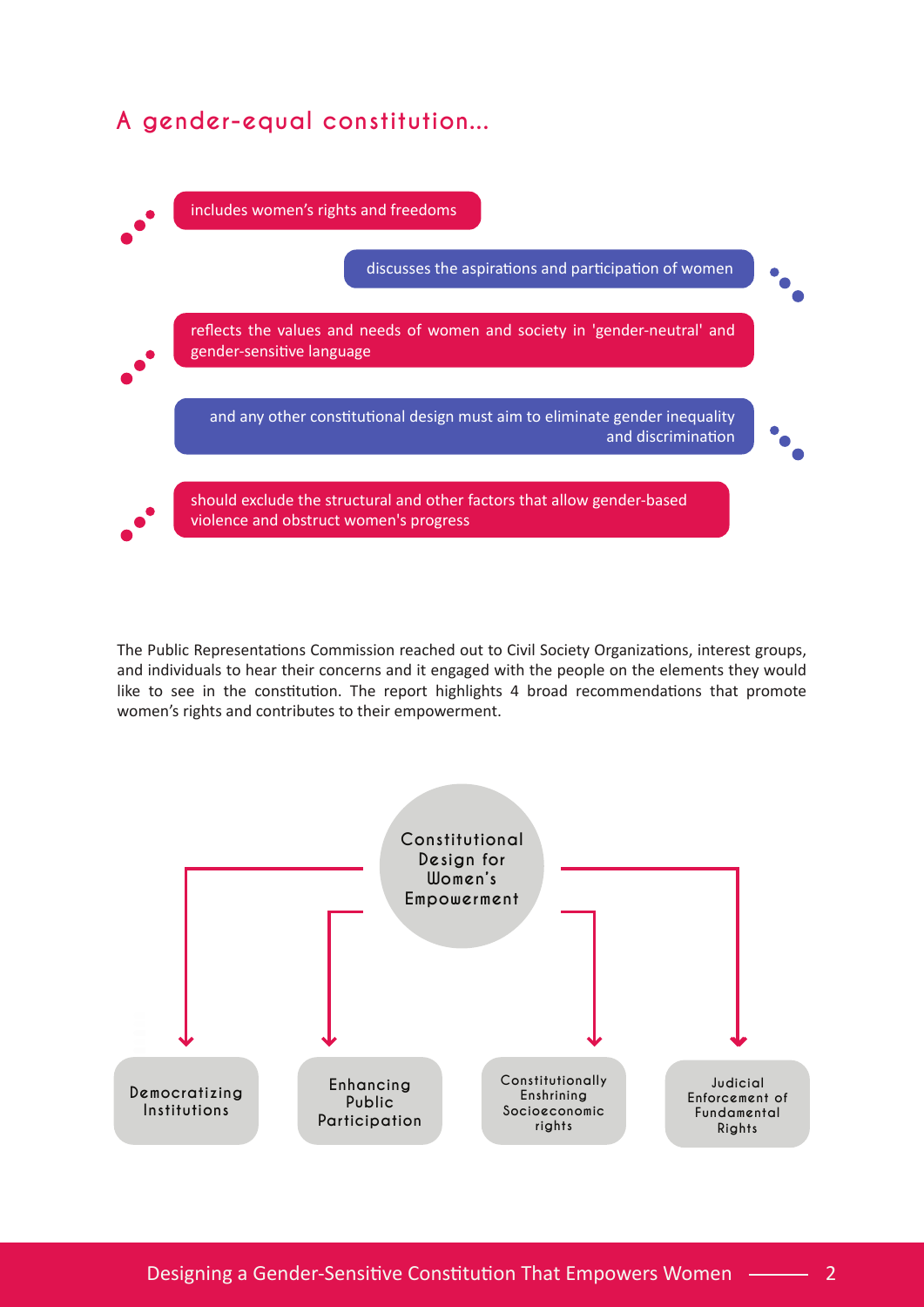#### **Democratizing Public Institutions to Advance the Rights of Women 01**

Public institutions must encourage inclusivity and women's participation and engagement.

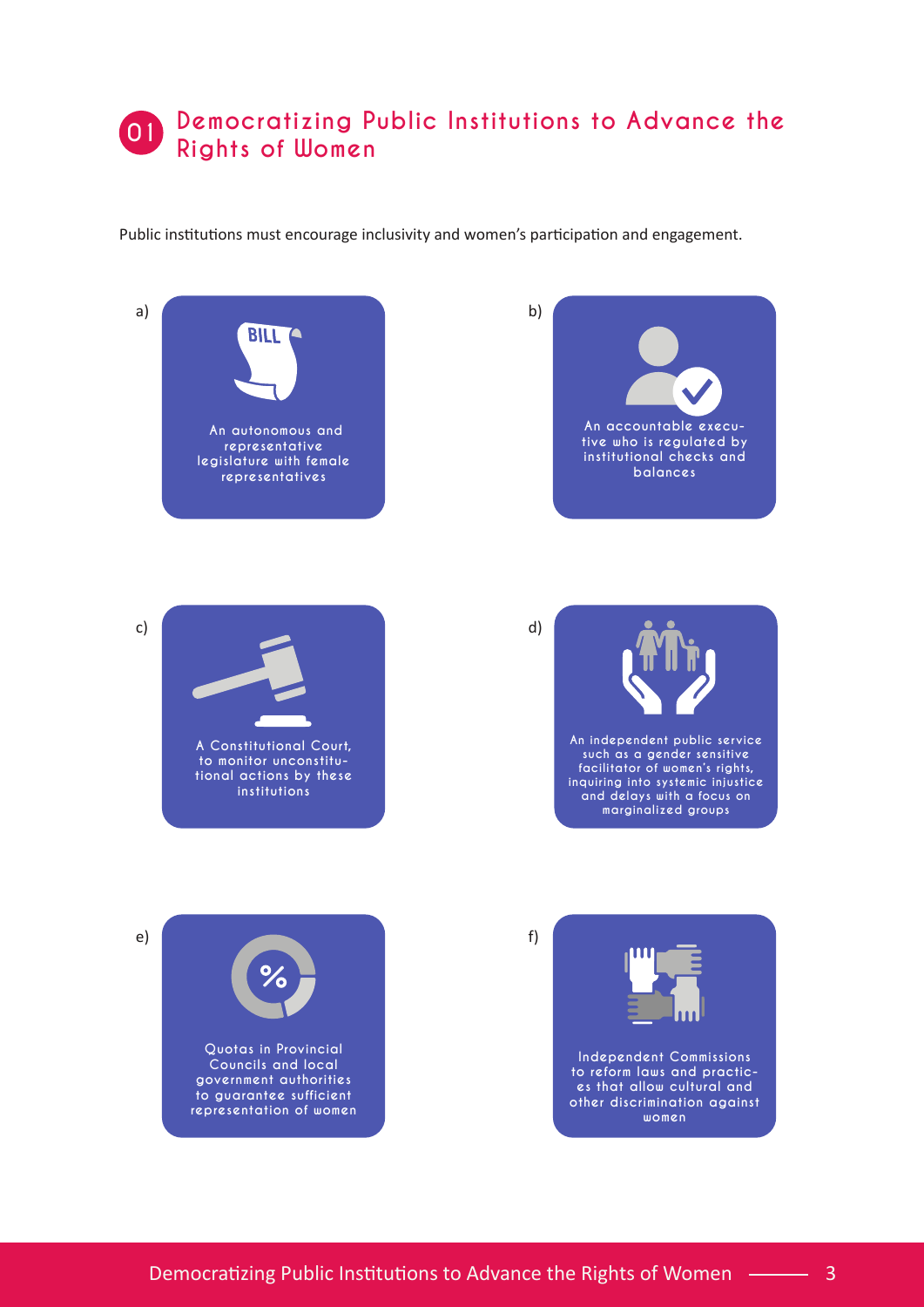



**The female presence in governance is essential to give a voice to their rights and the challenges they face**



Right to franchise with free and fair elections promote women's participation in governance and lets them choose the best representative to fight for their rights.



Equal access to political and public office lets women participate in decisions that affect them and the wider community.

Establishment of Grama Sabha/ Grama Rajya so that people, especially women can be direct participants in local governance to remedy malfunctioning bureaucratic governance.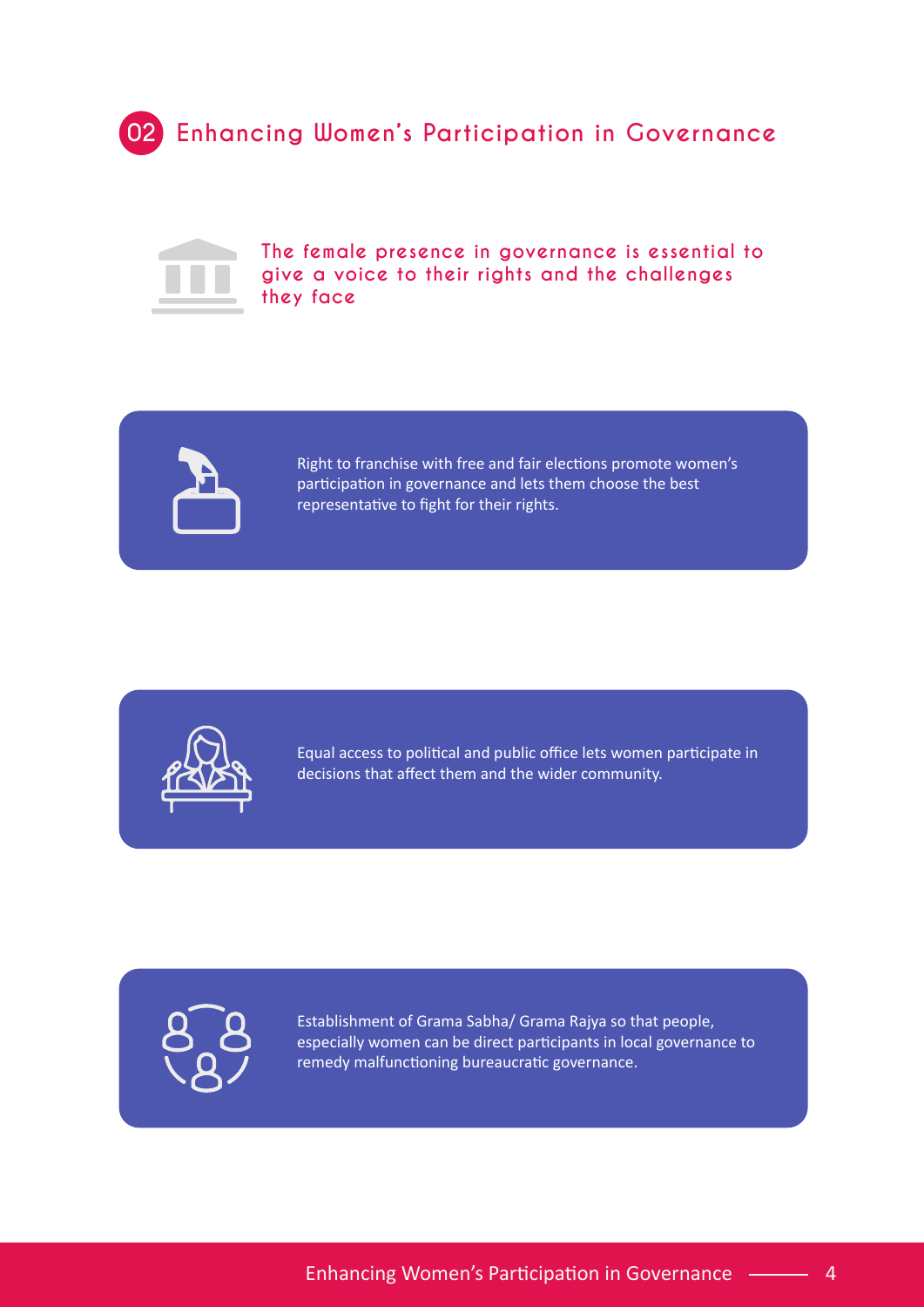#### **Constitutional Enshrinement of Socioeconomic Rights to Empower Women 03**

Enshrining social and economic rights within the constitution can assist in mainstreaming women's rights.

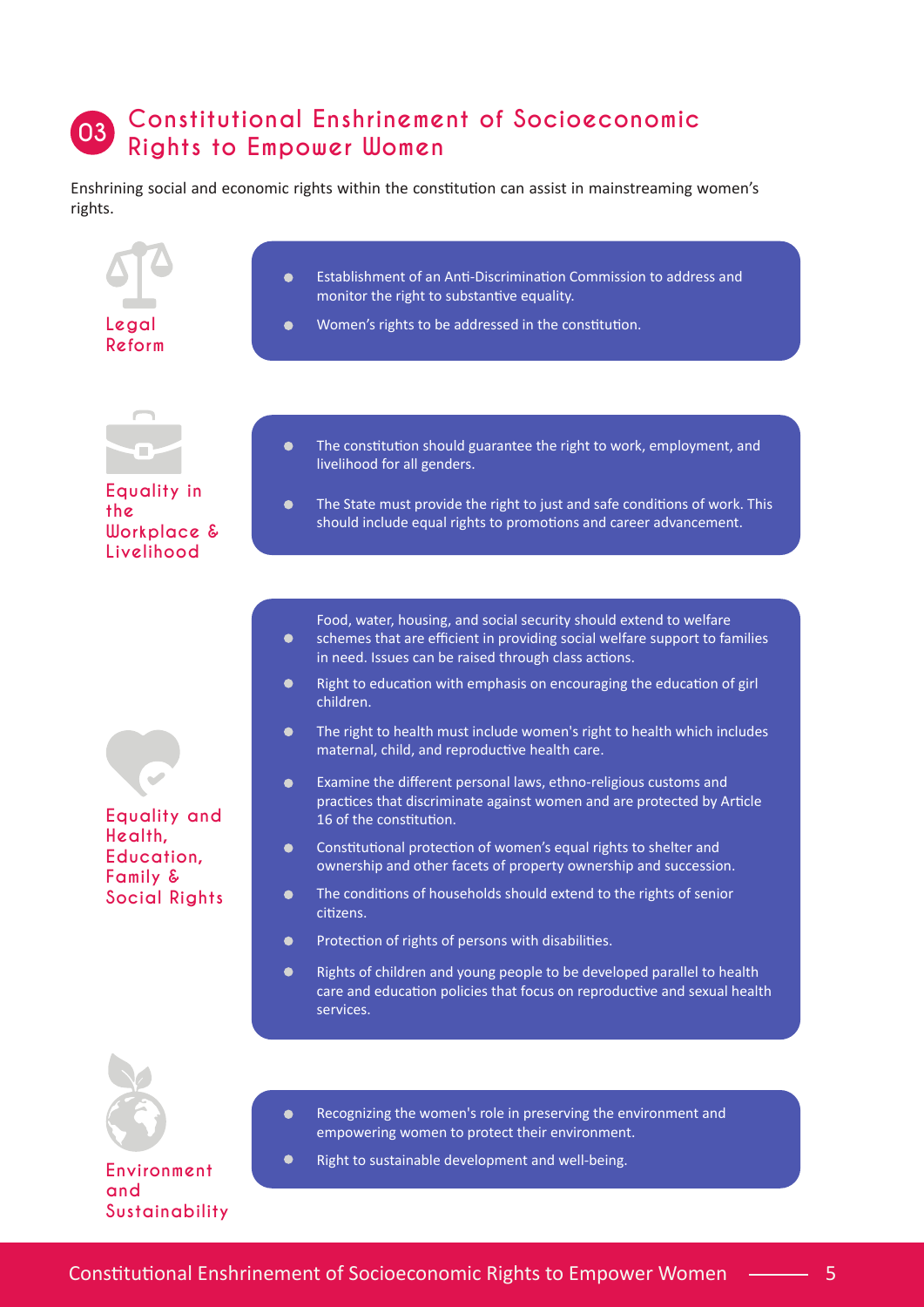

### **04 Judicial Enforcement of Fundamental Rights**

| THE FOURTEEN RIGHTS OF CITIZENS                               |                                                                   |
|---------------------------------------------------------------|-------------------------------------------------------------------|
| 1. Freedom of thought, conscience and<br>religion             | 8. The freedom to form and join a trade<br>union                  |
| 2. Freedom from torture                                       | 9. Freedom of language and culture                                |
| 3. Right to equality                                          | 10. Freedom of business /<br>profession                           |
| 4. Freedom from arbitrary arrest,<br>detention and punishment | 11. Freedom of movement and the<br>freedom to return to Sri Lanka |
| 5. Freedom of speech                                          | 12. Right of access to<br>information                             |
| 6. The freedom of peaceful assembly                           | 13. Right to a lawyer                                             |
| 7. The freedom of association                                 | 14. Right to state education and<br>other state facilities        |

In order for a gender equal, rights-based jurisprudence to develop the judiciary must be open to expanding their interpretations of the scope of fundamental rights.

The jurisdiction for fundamental rights applications must expand and public interest litigation for class-action suits must be encouraged to create easier access to justice for women and marginalized groups.

a) Judicial Review of legislation through a Constitutional Court that is empowered to interpret the constitution and to assess the constitutionality of constitutional amendments, bills, and laws passed by parliament and the provincial councils is crucial.

b) Legal Aid with a specific mandate to assist women who seek to ensure their rights

c) Guidance from Directive Principles of State Policy to ensure accountability of the government; giving effect to these principles through the laws and policies that it frames, or at a minimum, not violating these principles through its laws and policies.